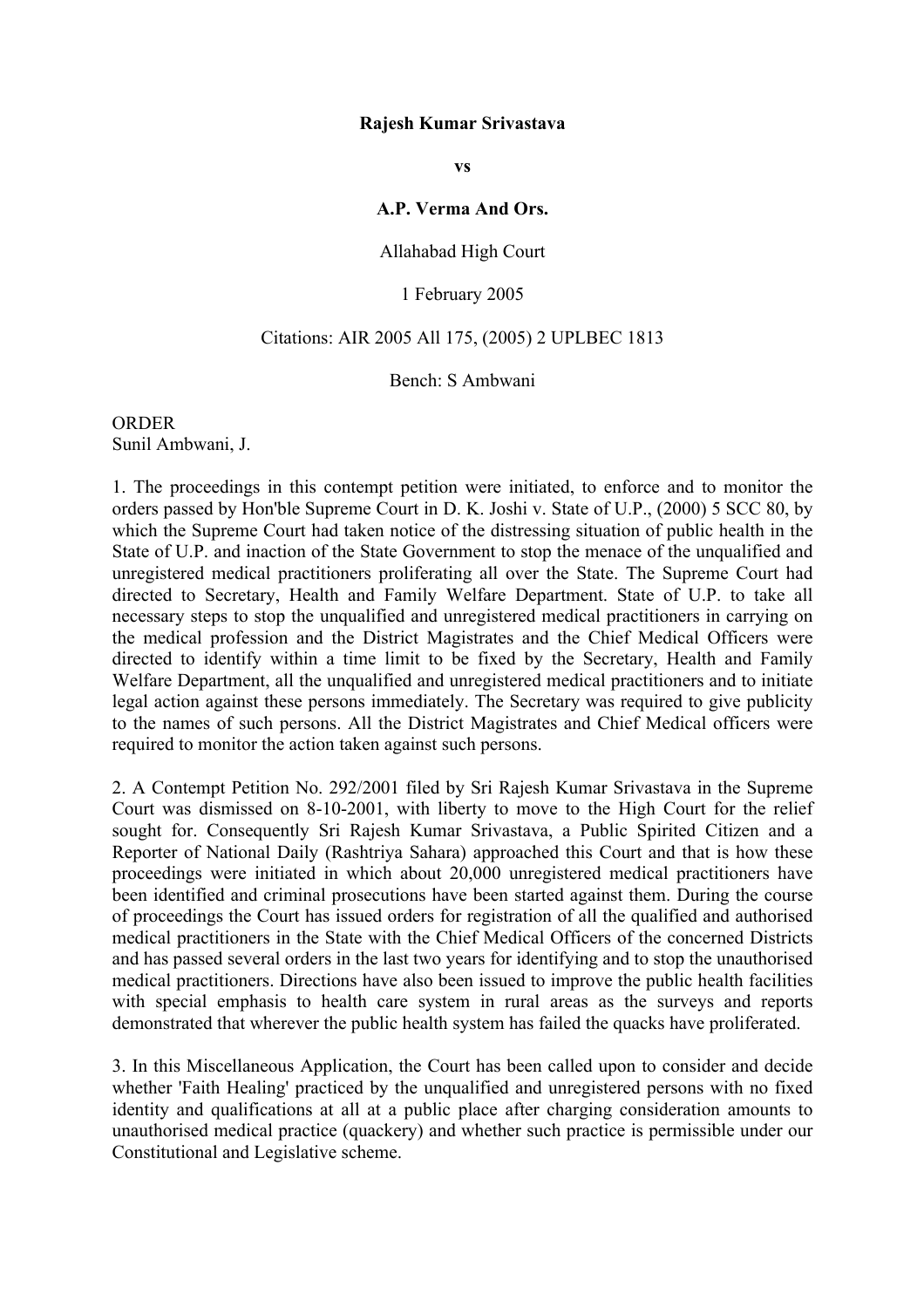4 Brief facts giving rise to this application are as follows:

The applicant Smt. Santosh Saxena claims to be an active social and political worker of the town. She has identified herself as a President of Samajwadi Women Allahabad and also President of Mahila Manoranjan Club, Batuk Krishna Banerjee Marg, Allahabad. She has brought to the notice of this Hon'ble Court, that one Sri Ajay Pratap Singh son of Sri Lal Mahendra Singh, resident of Kotwa Kot, Hanumanganj, Tehsil Handia, Allahabad, along with his followers and alleged disciples have established an organization known as 'Lal Mahendra Shiva Shakti Sewa Sansthan, Kotwa Kot, Allahabad'. This organization is holding weekly congregation on every Thursday at 'Samaya Mai Mandir Park' opposite the Laxmi Talkies, Allahabad between 8.00A.M. to 10.00 P.M. The congregation is attended by thousands of disease afflicted persons. Each prospective patient is required to obtain a card on a charge of Rs. 30/-, (one such card has been annexed as Annexure No. 1 to the application). On the back of the card, it is proclaimed that the society has remedies for all kinds of diseases except Leprosy. The persons are required to continuously chant 'Om Namoh Shivai' and this treatment is required to continue for at least 15 weeks. The patient is advised to walk on a machine every day and to give up all kinds of intoxication. For the deaf and mute, the treatment is provided between 6.00 to 7.00 PM. The card declares that such congregation is held in live districts namely Allahabad (on Thursday), Kanpur (Saturday) Lucknow (Sunday), Faizabad (Monday) and Varanasi (Tuesday) at the given addresses.

5. The applicant submits that no permission has been taken from the Allahabad Development Authority to utilise the park, the people who assemble in the park ease and defecate around the park and the entire area becomes nauseative. Sri Ajay Pratap Singh is involved in theft of power by taking unauthorised connection from the main line. He proclaims himself to be a doctor and the persons attending the congregation as patients. He uses a loud speaker which runs throughout the day creating deafening noise. The office of the Senior Superintendent of Police is only about fifty meters away from the park. A number of complaints were made by the residents of the locality to the authorities, but no action has been taken. The card published by the society reveals that the samiti claims remedy for all sorts of ailments, be it leprosy, cancer, tuberculosis or coronary disease. The curatory process is wholly magical. No known therapy is adopted or administered.

6. Notices were issued on 8-10-2004 to Sri Ajay Pratap to show cause as to why he may not be prosecuted for his activity in contravention to the directions issued by the Hon'ble Supreme Court in D. K. Joshi's case, 2000 (5) SCC 80. The Chief Medical Officer was required to submit a report with regard to his activities to have magical powers to cure and professing faith healing is authorised to practice medicine.

7. Dr. Nisar Ahmad, Chief Medical Officer, Allahabad has filed an affidavit enclosing a report given by Dr. (Major) B.P. Singh, Medical officer, Allahabad and Dr. M. N. Misra, Deputy Chief Medical Officer, Allahabad. The report dated 19-10-2004 is quoted as below;

"On 14 October 2004 (Thursday) we Dr. M. N. Mishra, Deputy C.M.O., Allahabad and Dr. Major B.P. Singh, Medical Officer, Allahabad visited the camp organized by Sri Ajay Pratap Singh, s/o Lal Mahendra Singh of Lal Mahendra Shiv Shakti Seva Samiti in Samaya Mai Mandir Park, opposite Laxmi Talkies, Katra, Allahabad.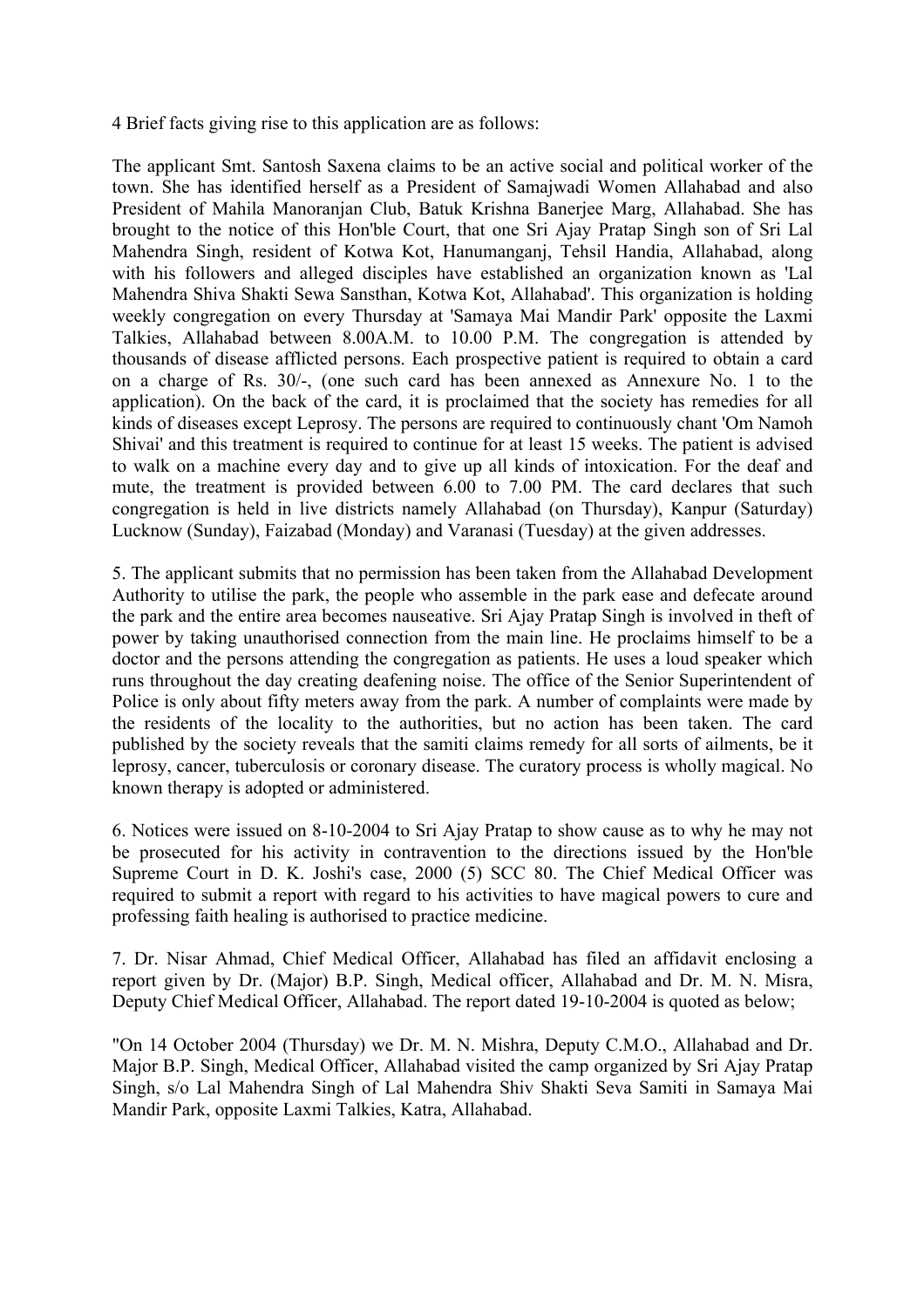On enquiry we came to know that each person who attends such camp is charged Rs. 30/- for registration. On further enquiry it was revealed that neither Sri Ajay Pratap Singh proclaims himself a Doctor nor he practices medicines of any kind or any pathy.

We also found that crowd was fully disciplined but constantly chanting "OM NAMAH SHIVA". Sri Ajay Pratap Singh was leading the Jap.

We also found that P.A. System was also used with the help of Generator.

It is worth to mention here that many of the participants in this camp were either gazetted officers or bank and railway officials. They refuse to divulge their identity and they also refused to give any written statement. But all of them were candid to mention that they are attending this camp every Thursday and there was marked improvement in the ailments they were suffering from. Sri Ajay Pratap Singh denied prescribing or treating any patient by any pathy. Though he refused to give any written statement, he categorically claimed that persons attending this camp on every Thursday definitely get respite of various ailments. He also admitted that the only power behind the success of such camp is 'OM NAMAH SHIVAY' which he practices since long.

We did not found any medicines of any pathy being distributed among the people.

Registration card found is duly annexed with this report'.

8. Sri Vipin Saxena has entered appearance on behalf of Sri Ajay Pratap Singh and has filed a counter affidavit. It is stated by him in Paragraphs 5 to 16 that the Samaya Mai Mandir is a favourite temple situate in a park opposite to Laxmi Talkies, Katra, Allahabad. The park is being used for the religious purposes as well as other occasions. The Lal Mahendra Sewa Shakti Samiti, Kotwa Kot, Allahabad is a registered society, with registration No. 1405 under the provisions of the Societies Registration Act. The aims and object of the society are purely religious and charitable, such as to establish intoxication free society to serve the helpless, to help in the marriages of poor girls, to help in the education of poor children and to maintain old temples. On every Thursday the devotees of Lord Shiva assemble in the park to offer prayers. First of all the Arati of Lord Shiva is performed. Thereafter the devotees sit on Arati in the park and chant the mantra 'Om Namoh Shivai' in a mild and disciplined manner without causing any inconvenience to anybody. Even the neighbours of the parks participate in the Arati. In the end the Arati of Lord Shiva is performed. It is wrong to say that bhajan continues till 10.00 PM. It is also wrong to say that bhajan of Lord Shiva is attended by thousands of disease afflicted persons and each one required to obtain a card. It is also wrong to say that the samiti charges Rs. 30/- for each card. On Thursday the samiti does not charge any amount from the devotees of Lord Shiva. The card annexed as Annexure No. 1 to the application was never used and issued by the samiti nor the alleged signatures of the card concerned with the samiti. He has filed a card used by the samiti as Annexure No. 1 to his affidavit.

9. Shri Saxena submits that the samiti has no concern with the ailment of any person nor does it claim and pose itself to remedy any sort of ailment. The functions of the samiti are purely religious and charitable. The samiti and Sri Ajai Pratap Singh does not adopt any curator process nor practice and exercise any pathy. They have no concern with the ailments of any persons. The deponent is staunch devotee of Lord Shiva and only preaches the mantra 'Om Namoh Shivai'. It is the basis of universe and is the seed of all virtues and powers. The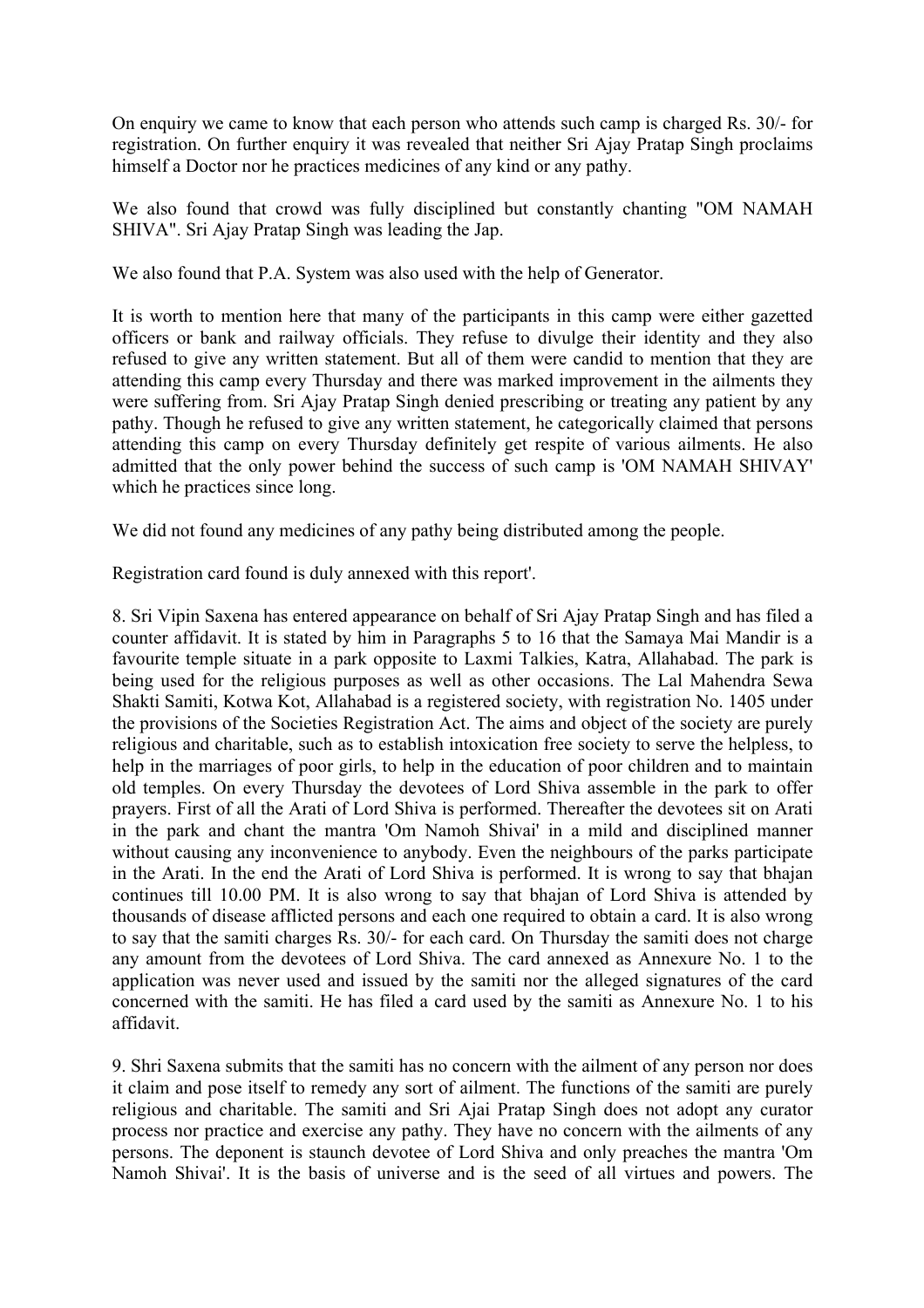deponent does not claim to be a doctor and does not claim to cure any disease. He does not prescribe of any kind of any medical or administer any therapy. No complaint has been made by any recipient of the society. On the other hand these recipient participate in the Arati and chanting of mantra. In the end he has submitted that the deponent has regard for the law laid down by the Hon'ble Supreme Court in D. K. Joshi's case, 2000 (5) SCC 80. He has done nothing contrary to the aforesaid law nor he can ever dream of doing anything contrary to the law and thus the proceedings be dropped against him.

10. I have heard Sri Ravi Kant, Senior Advocate assisted by Sri M. K. Pandey for the applicant; Sri Vipin Kumar Saxena for Sri Ajay Pratap Singh and the Samiti, and Sri R. B. Pradhan, learned Standing Counsel for State respondents.

11. Before proceeding to consider the question, I find that Sri Ajay Pratap Singh has not given any information about himself in spite of repeated adjournments. He has not given his educational qualification or religious achievements, or the background except his name, parentage and address. There is absolutely nothing on record to find out whether Sri Ajay Pratap has any educational qualifications at all, or any religious knowledge, distinction or training. He only claims himself to be a devotee of Lord Shiva. He has not brought on record any permission or authority to hold the congregation in a public park managed by Allahabad Development Authority. He has not taken any permission from the District authorities to hold congregations regularly or the U.P. Power Corporation to extract the electrical energy from the main lines, to install tents and using of public address system with loud speakers, throughout the day on every Thursday. Although he has denied that he is not using the yellow card which has been annexed to the affidavit of applicant Smt. Santosh Saxena, the card annexed along with his counter affidavit is substantially the same except that the words 'Rog' has been substituted by the word 'Kast'. He has not annexed the certificate of registration of the society and the bye laws to show that the society has been registered for purely religious and charitable purpose.

12. The report of Dr. M. N. Misra, Deputy Chief Medical Officer, Allahabad, Dr. (Major) V. P. Singh, Medical Officer, Allahabad shows that on 11-10-2004 about 300 persons had assembled and were chanting 'Om Namoh Shivai' at Samai Mai Park opposite to Laxmi Cinema, Katra, Allahabad. They verified and found that each person had taken a token of Rs. 30/- for registration and that a public address system was used with the help of generator. The camp was attended by several officers of Bank and Railway employees. They refused to give their identity or to give anything in writing. They, however, admitted that they are attending the camps every Thursday and there was marked improvement in the ailments with which they were suffering. Sri Ajai Pratap Singh denied, issuing any prescription and treatment to any patient by any method. He refused to give anything in writing. He categorically claimed that persons attending the camp every Thursday definitely get respite from various ailments. He also admitted that the only power behind the success of the camp is 'Om Namoh Shivai'. The inspecting party did not find any medicine or pathy being prescribed amongst the people.

13. From the averment made in the affidavits, and the report I find that Lal Mahendra Sewa Shakti Samiti, Kotwa Kote, Allahabad through Sri Ajai Pratap Singh son of Sri Lal Mahendra Singh unauthorizedly occupy the entire public park every Thursday, and use loud speaker without any permission from the Allahabad Development Authority and the District Magistrate, Allahabad. He draws unauthorized power from the U.P. Power Corporation and claims to have cure for all kinds of ailments only by chanting of "Om Namoh Shivai". He practices 'Faith Healing' at a public place after charging Rs. 30/- from each person. The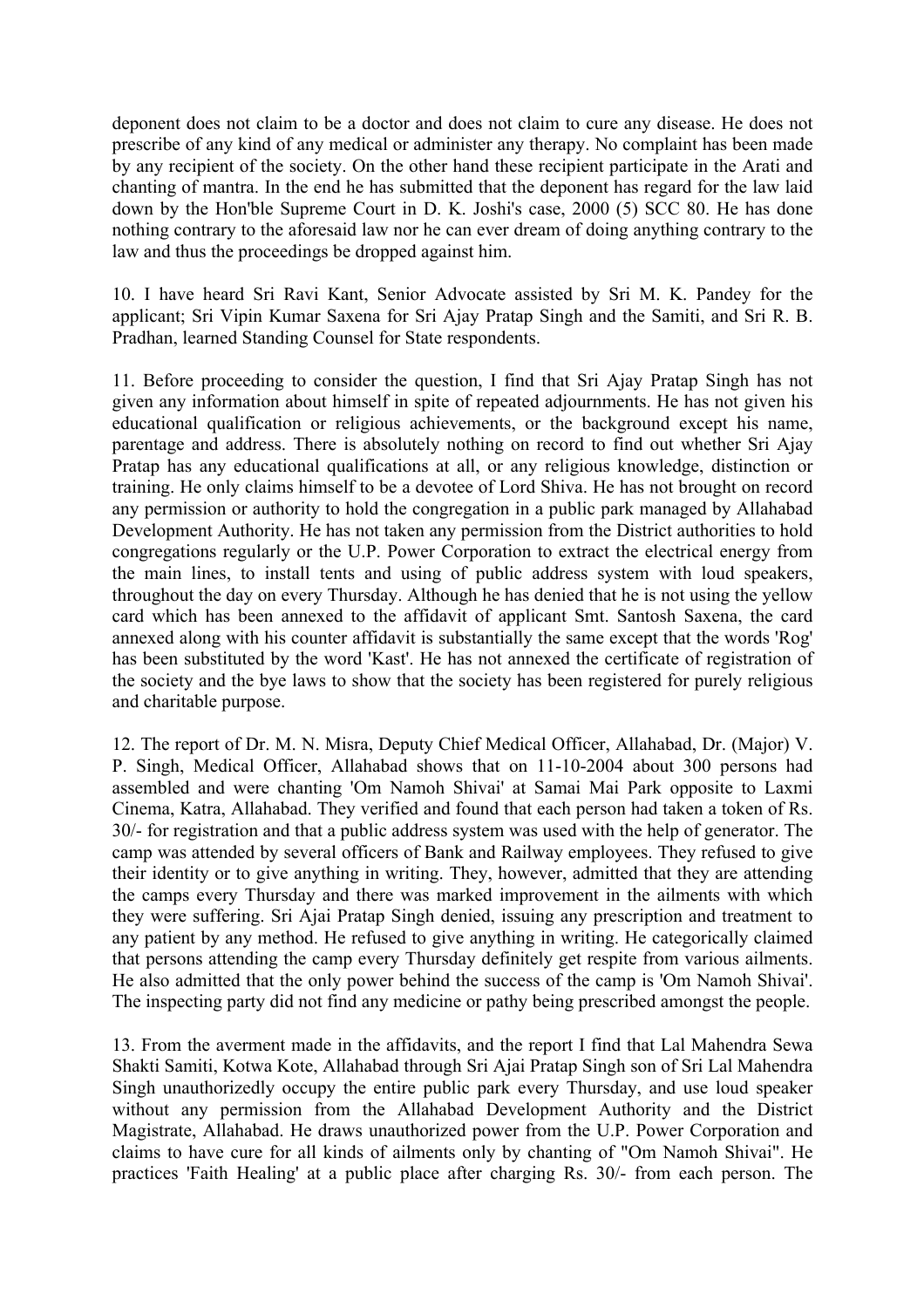inspecting party consisting of the senior medical officers of the district found that each of the persons had admitted that they had marked improvement in their ailments and Sri Ajay Pratap Singh also admitted that the persons assembled got respite from various ailments. It is as such established on record and admitted that the society through Sri Ajai Pratap Singh is practicing 'Faith Healing' at a public park and claim to have cure of various diseases on the chanting of mantra 'Om Namoh Shivai', for which they are charging from every person attending the camp and that this activity goes on various other places namely at Allahabad, Kanpur, Lucknow, Faizabad and Varanasi.

14. With the aforesaid findings I come back on the question whether the 'Faith Healing' amounts to unauthorized medical practice i.e. quackery and is permissible under our constitutional and legislative scheme, and whether such a practice is violative of the right to health guaranteed to the citizens of the Country.

15. Article 25 of Constitution of India gives fundamental right of freedom of conscience, and free profession, practice and propagation of religion. This right is, however, subject to public order, morality and health and to the other provisions of Part-III of Constitution of India. Clause (2) of Article 25 provides that nothing in the Article shall affect the operation of any existing law and prevent the State from time to time from making any law, as provided in Sub-Clause (a) and (b) of Clause 2. Article 25 is quoted as below;

"Article 25(1) Subject to public order, morality and health and two other provisions of this part all persons are equally entitled to freedom of conscience of right freely to profess, practice and propagate religion.

(2) Nothing in this article shall affect the operation of any existing law or prevent the State from making any law

(a) regulating or restricting any economic, financial, political or other secular activity which may be associated with religious practice;

(b) providing for social welfare and reform or the throwing open of Hindu religious institutions of a public character to all classes and of Hindus....."

16. Article 47 in Part IV, Article 38, Article 39(i), Article 41 and Article 48(a) as well as the fundamental rights in Article 21 deal with the substantive and potent content of right to life which includes right to live with human dignity and which also includes right to good health. In Consumer Education and Research Centre v. Union of India, (1995) 3 SCC 42: AIR 1995 SC 922, Paschim Banga Khet Mazdoor Samiti v. State of West Bengal, (1996) 4 SCC 37; AIR 1996 SC 2426, Murali S. Deora v. Union of India, (2001) 8 SCC 765: AIR 2002 SC 40; Parmanand Katara v. Union of India, (1989) 4 SCC 286: AIR 1989 SC 2039; M. C. Mehta v. Union of India, (1999) 6 SCC 9. Supreme Court has by a dynamic interpretation of Article 21 expanded the meaning of right to life, to include right to health. This right to health can be guaranteed only if the State provides for adequate measures for treatment and takes care of its citizen by protecting them from persons practicing and professing unauthorized medical practices.

17. The Indian Medical Council Act 1956, the Indian Medicine Central Council Act 1970, The U.P. Indian Medicine Act 1939, the Homoeopathic Central Council Act 1993, the Dentists Act, 1948 provide for a statutory scheme of educational qualifications, standards of education, award of degrees and registration of medical practitioners in their respective fields. There are several other acts protecting public health namely Drug and magical Remedies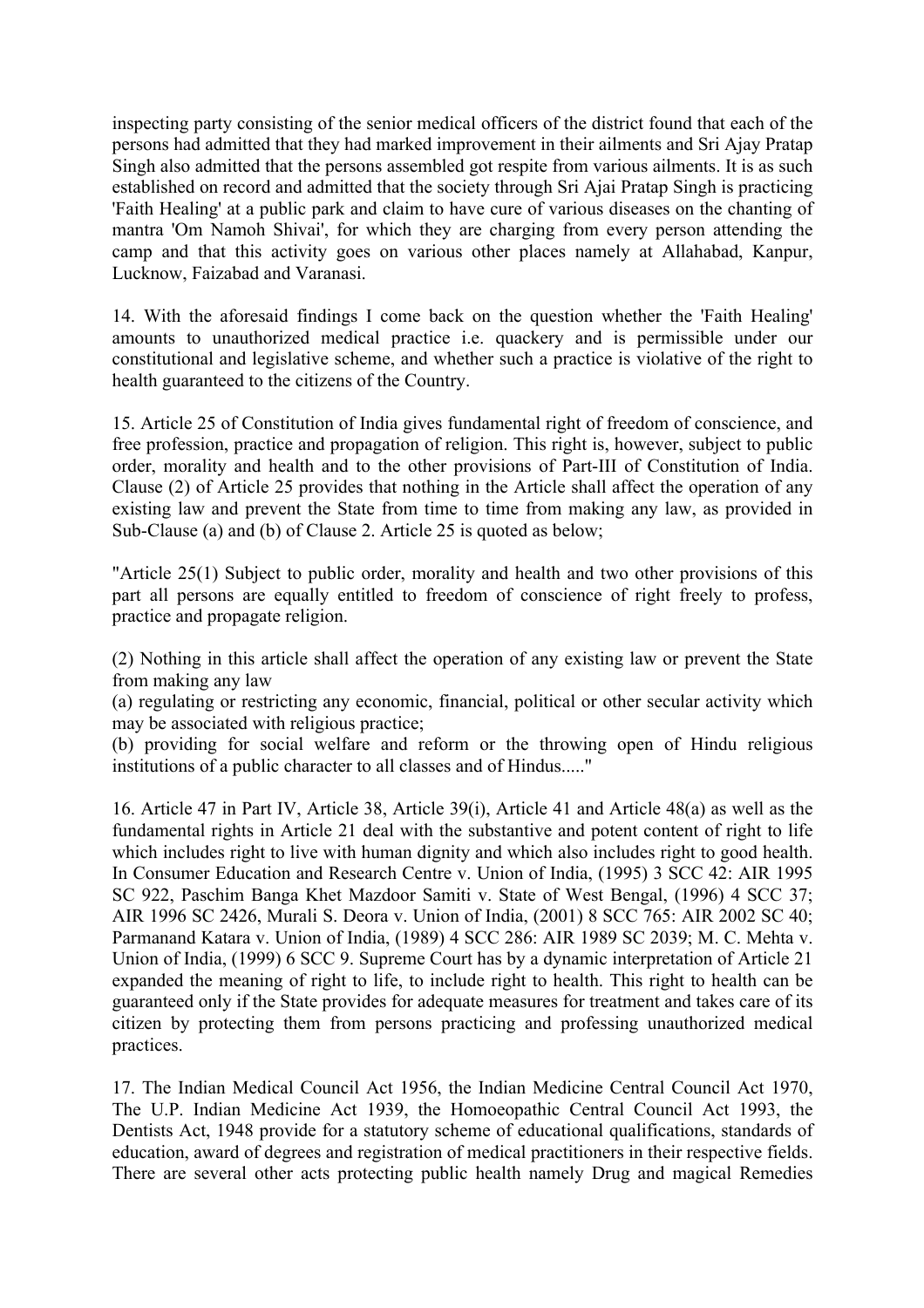(Objectionable Advertisements) Act 1954, Drugs and Cosmetics Act 1940, Pharmacy Act 1948, Narcotic Drugs and Psychotropics Substances Act 1985, Medical Termination of Pregnancy Act 1971, Transplantation of Human Organs Act 1994, Mental Health Act, 1987, Environmental Protection Act 1994 and the Persons with Disabilities (Equal Opportunities and Full Participation) Act 1995. The scheme of these Acts is to regulate the medical practice in various disciplines. Where a branch of medicine is neither established nor has proved its methods in curing and healing the persons professing such medicine are not authorized to practice such branch of medicines in public. There is a common feeling with where medicines are not prescribed or where no particular form of treatment is preached or practiced, such practice or form to cure ailments is not required to be regulated, and that there cannot be any law which may restrict such persons from using these methods and practices, and that every person has a right to cure himself, which the person may decide for himself. It is also commonly believed that faith in the Almighty by whatever name or form of belief is the cure to all ailments, and that no law can stop the persons, who have fundamental right to choose, practice and profess the religion in adopting such methods.

18. The Court is not concerned in this application to decide whether a person has right to choose any form and method for himself and to have any belief or faith in curing his ailments. The question to be considered is whether the persons professing such form and method which include 'Faith Healing' can practice and preach such forms or methods for curing ailments, in a public place after charging a fees or taking consideration for such practices.

19. The fundamental right to profess practice and propagate religion, guaranteed under Article 25 of Constitution of India is subject to public order, morality and health. Where health of the citizens is involved the right of such practice to profess, practice and propagate religion gets controlled and is subservient to the powers of the State to regulate such practice. No person has a right to make a claim of curing the ailments and to improve health on the basis of his right to freedom of religion. Every form and method of curing and healing must have established procedures, which must be proved by known and accepted methods, and verified and approved by experts in the field of medicines. II is only when a particular form, method or pathy is accepted by the experts in the field of medicine that it can be permitted to be practiced in public. The right to health included in Article 21 of Constitution of India does not come in conflict or overlap with the right to propagate and profess religion. These two are separate and distinct rights. Where the right to health is regulated by validly enacted legislation the right to cure the ailment through religious practices including 'Faith Healing', cannot be claimed as a fundamental right. The freedom of conscience supplemented by freedom of unhampered expression of free conviction to practice rituals and ceremonies are part of religion or subject to public order, morality and health. There is no conflict between the two. The faith in any religion to practice rituals and observance of such religion is not to be confused with right to conscience and to practice and propagate the religion. The claim to cure ailments falls in the domain of righ to health. A person has no right to induce others to believe in his faith in religion to cure others from ailments.

20. In the present case the Society and Sri Ajay Pratap Singh have an individual right to believe, that the chanting of 'Om Namoh Shivai' is a cure for all ailments but they have no right to impose by professing and practicing on others to believe and to propagate the same belief in a public place by charging fees by way of consideration or contribution to any temple or to the society. Such an activity exclusively falls within the domain of the right to health, which is protected and regulated by the legislations. These legislations do not come in